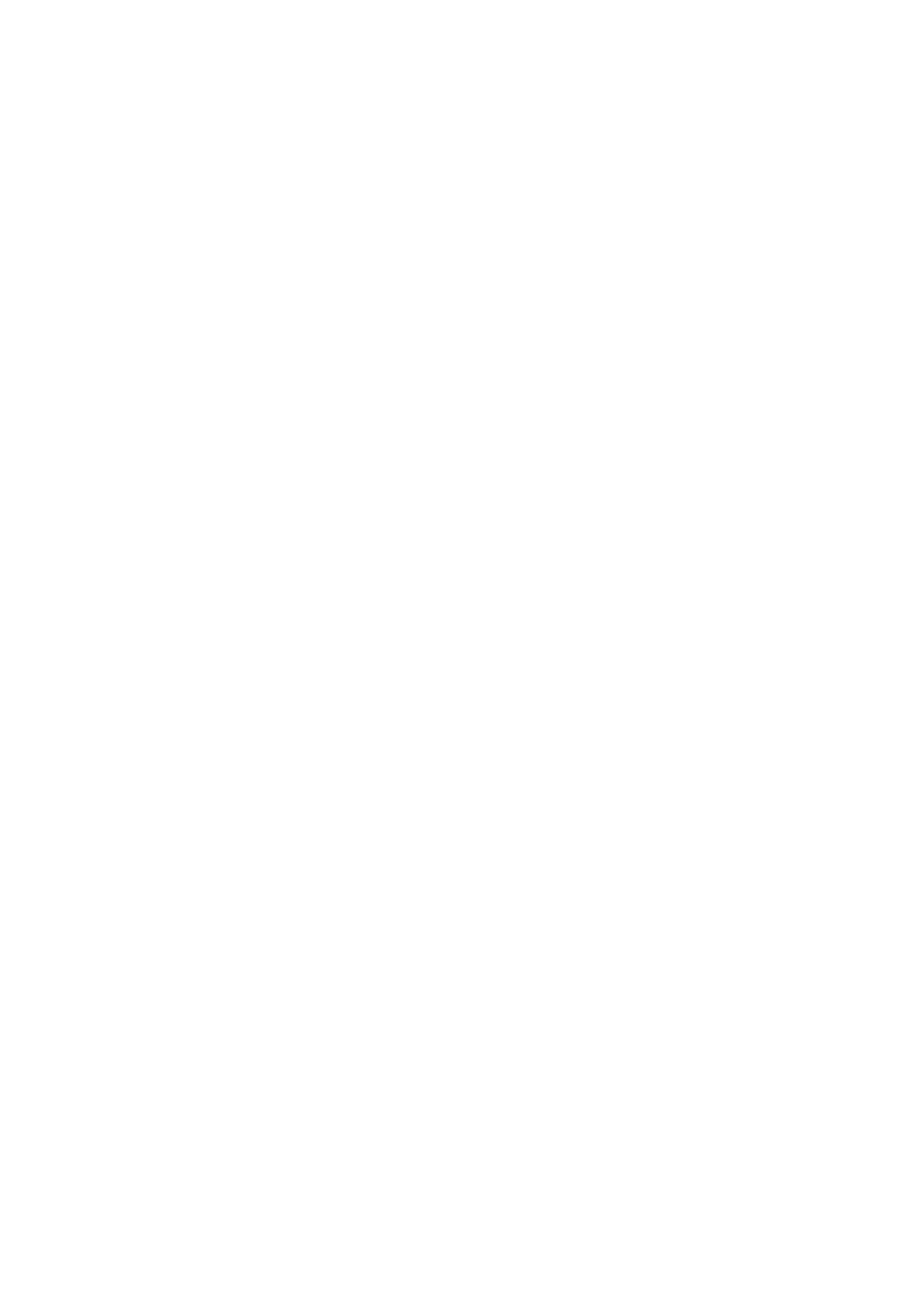$$
+K(z)\left\{\n+ \frac{1}{2\rho(z)}\frac{\partial}{\partial z}\left[\frac{E(z)}{1+\sigma(z)}\right]\frac{\partial}{\partial z}\int_{0}^{z}\frac{\partial}{\partial u_{1}}(x,y,z,\tau) d\tau d\theta + \frac{\partial}{\partial y}\int_{0}^{z}\frac{\partial}{\partial u_{1}}(x,y,z,\tau) d\tau d\theta\right\}\right]-K(z)\int_{0}^{z}\int_{0}^{z}\frac{\partial}{\partial T}(x,y,z,\tau) d\tau d\theta \times \mathbf{x} + \frac{\partial}{\partial z}\int_{0}^{z}\frac{\partial}{\partial u_{1}}(x,y,z,\tau) d\tau d\theta \times \mathbf{x} + \frac{\partial}{\partial z}\int_{0}^{z}\frac{\partial}{\partial u_{1}}(x,y,z,\tau) d\tau d\theta \times \mathbf{x} + \frac{1}{\rho(z)}-\frac{E(z)}{\rho(z)}-\frac{E(z)}{\rho(z)[1+\sigma(z)]}\left[\frac{\partial^{2}}{\partial x}\int_{0}^{z}\frac{\partial}{\partial u_{1}}(x,y,z,\tau) d\tau d\theta + \frac{\partial^{2}}{\partial z\partial y}\int_{0}^{z}\frac{\partial}{\partial u_{1}}(x,y,z,\tau) d\tau d\theta\right]-K(z)\int_{0}^{z}\frac{\partial}{\partial T}(x,y,z,\tau) d\tau d\theta \times \mathbf{x} + \frac{\partial^{2}}{\partial z\partial y}\int_{0}^{z}\frac{\partial}{\partial u_{1}}(x,y,z,\tau) d\tau d\theta \times \mathbf{x} + \frac{\partial^{2}}{\partial z\partial y}\int_{0}^{z}\frac{\partial}{\partial u_{1}}(x,y,z,\tau) d\tau d\theta \times \mathbf{x} + \frac{\partial^{2}}{\rho(z)}-\frac{\partial^{2}}{\rho(z)}\int_{0}^{z}\frac{\partial}{\partial u_{2}}(x,y,z,\tau) d\tau d\theta \times \mathbf{x} + \frac{\partial}{\partial z}\int_{0}^{z}\frac{\partial}{\partial u_{1}}(x,y,z,\tau) d\tau d\theta \times \mathbf{x} + \frac{\partial}{\partial z}\int_{0}^{z}\frac{\partial}{\partial u_{1}}(x,y,z,\tau) d\tau d\theta \times \mathbf{x} + \frac{\partial}{\partial z}\int_{0}^{z}\frac{\partial}{\partial u_{1}}(x,y,z,\tau) d\tau d\theta \times \mathbf{x} + \frac{\partial}{\partial z}\int_{0}^{z}\frac{\partial}{\partial u
$$

Framework this paper we determine concentration of dopant, concentrations of radiation defects and components of displacement vector by using the second-order approximation framework method of averaging of function corrections. This approximation is usually enough good approximation to make qualitative analysis and to obtain some quantitative results. All obtained results have been checked by comparison with results of numerical simulations.

## **3. DISCUSSION**

In this section we analyzed dynamics of redistributions of dopant and radiation defects during annealing and under

influence of mismatch-induced stress and modification of porosity. Typical distributions of concentrations of dopant in heterostructures are presented on Figures 2 and 3 in direction, which is perpendicular to interface between epitaxial layer substrate. Figure 2 corresponds to diffusion type of doping. Figure 3 corresponds to diffusion type of doping. Increasing of number of curve corresponds to increasing of difference between values of dopant diffusion coefficient in layers of heterostructure under condition, when value of dopant diffusion coefficient in epitaxial layer is larger, than value of dopant diffusion coefficient in substrate. These distributions have been calculated for the case, when value of dopant diffusion coefficient in doped area is larger, than in nearest areas. Curves 1 and 3 on Figure 3 corresponds to annealing time  $\Theta = 0.0048(L_x^2 + L_y^2 + L_z^2)/D_0$ . Curves 2 and 4 on Figure 3 corresponds to annealing time  $\Theta = 0.0057(L_x^2 + L_y^2 + L_z^2)/D_0$ . Curves 1 and 2 corresponds to homogenous sample. Curves 3 and 4 corresponds to heterostructure under condition, when value of dopant diffusion coefficient in epitaxial layer is larger, than value of dopant diffusion coefficient in substrate. Annealing time of dopant, which corresponds to Figure 2, is equal to  $\Theta = 0.005(L_x^2 + L_y^2 + L_z^2)/D_0$ . The figures show, that inhomogeneity of heterostructure gives us possibility to increase compactness of concentrations of dopants and at the same time to increase homogeneity of dopant distribution in doped part of epitaxial layer. However, this manufacturing approach of bioplar transistor cannot effectively anneal the dopants and/or radiation defects. The annealing process should be optimized for the following reasons. If annealing time is small, the dopant did not achieve any interfaces between materials of heterostructure. In this situation one cannot find any modifications of distribution of concentration of dopant. If annealing time is large, distribution of concentration of dopant is too homogenous. We optimize annealing time framework recently introduces approach [29-37]. Framework this criterion we approximate real distribution of concentration of dopant by step-wise function (see Figures 4 and 5). These figures show spatial distributions of dopant in heterostructure after infusion (for Figure 4) or implantation of dopant (for Figure 5). Curve 1 is idealized distribution of dopant. Curves 2-4 are real distributions of dopant for different values of annealing time. Increasing of number of curve corresponds to increasing of annealing time. Farther we determine optimal values of annealing time by minimization of the following mean-squared error.

$$
U = \frac{1}{L_x L_y L_z} \int_{0}^{L_x L_y L_z} \int_{0}^{L_y} \left[ C(x, y, z, \Theta) - \psi(x, y, z) \right] dz dy dx
$$
 (22)

where,  $\psi(x,y,z)$  is the approximation function. Dependences of optimal values of annealing time on parameters are presented on Figures 6 and 7 for diffusion and ion types of doping, respectively. Curve 1 is the dependence of dimensionless optimal annealing time on the relation *a/L* and  $\xi = \gamma = 0$  for equal to each other values of dopant diffusion coefficient in all parts of heterostructure. Curve 2 is the dependence of dimensionless optimal annealing time on value of parameter  $\varepsilon$  for  $a/L=1/2$  and  $\xi = \gamma = 0$ . Curve 3 is the dependence of dimensionless optimal annealing time on value of parameter  $\zeta$  for  $a/L=1/2$  and  $\varepsilon = \gamma = 0$ . Curve 4 is the dependence of dimensionless optimal annealing time on value of parameter  $\gamma$  for  $a/L=1/2$  and  $\varepsilon = \xi = 0$ . It should be noted, that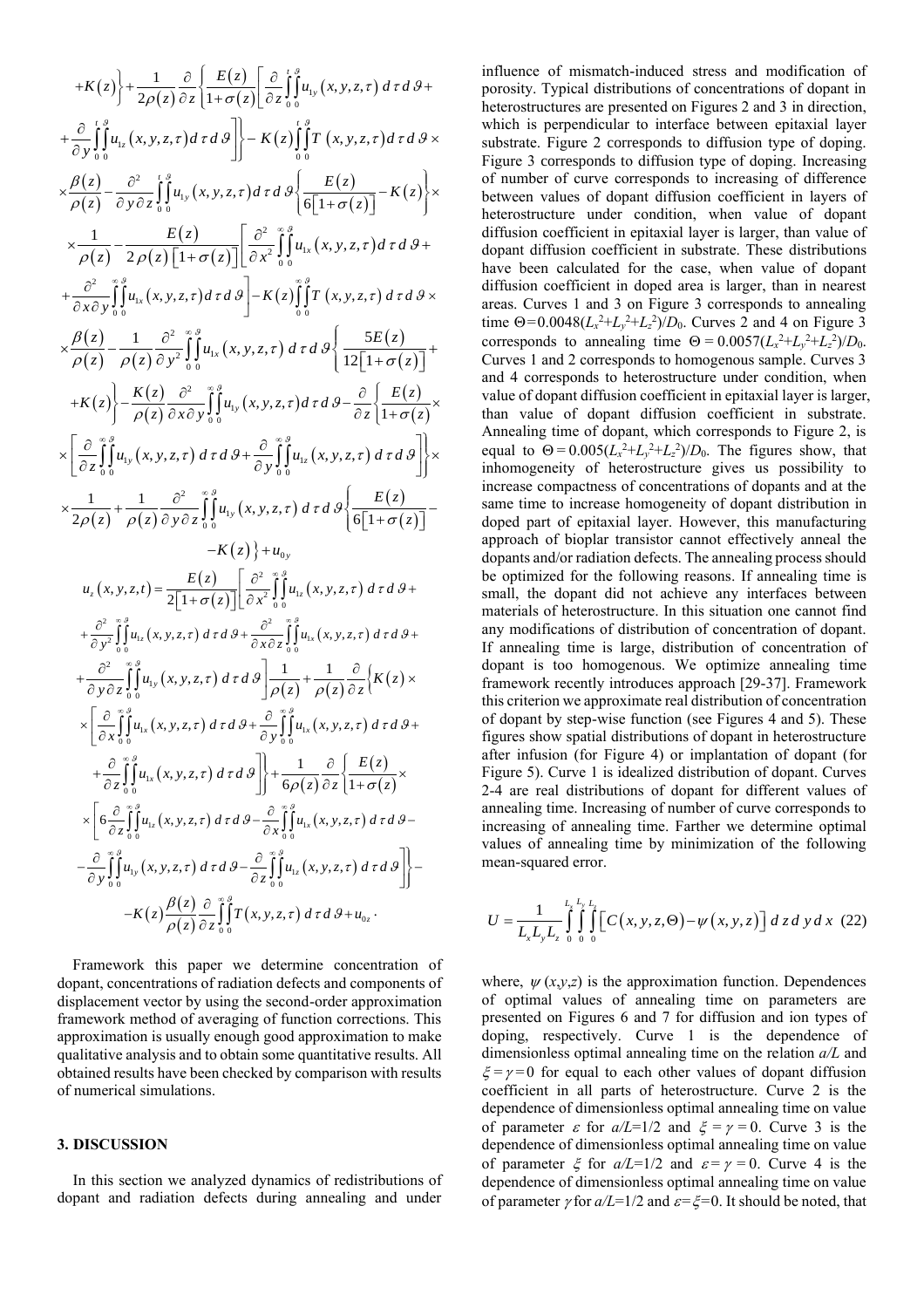it is necessary to anneal radiation defects after ion implantation. One could find spreading of concentration of distribution of dopant during this annealing. In the ideal case distribution of dopant achieves appropriate interfaces between materials of heterostructure during annealing of radiation defects. If dopant did not achieve any interfaces during annealing of radiation defects, it is practicably to additionally anneal the dopant. In this situation optimal value of additional annealing time of implanted dopant is smaller, than annealing time of infused dopant.



**Figure 2.** Distributions of concentration of infused dopant



**Figure 3.** Distributions of concentration of implanted dopant



**Figure 4.** Typical spatial distributions of dopant in heterostructure after dopant infusion



**Figure 5.** Typical spatial distributions of dopant in heterostructure after ion implantation



**Figure 6.** Dependences of dimensionless optimal annealing time for doping by diffusion



**Figure 7.** Dependences of dimensionless optimal annealing time for doping by ion implantation



**Figure 8.** Normalized dependences of component *u<sup>z</sup>* of displacement vector on coordinate *z* for nonporous (curve 1) and porous (curve 2) epitaxial layers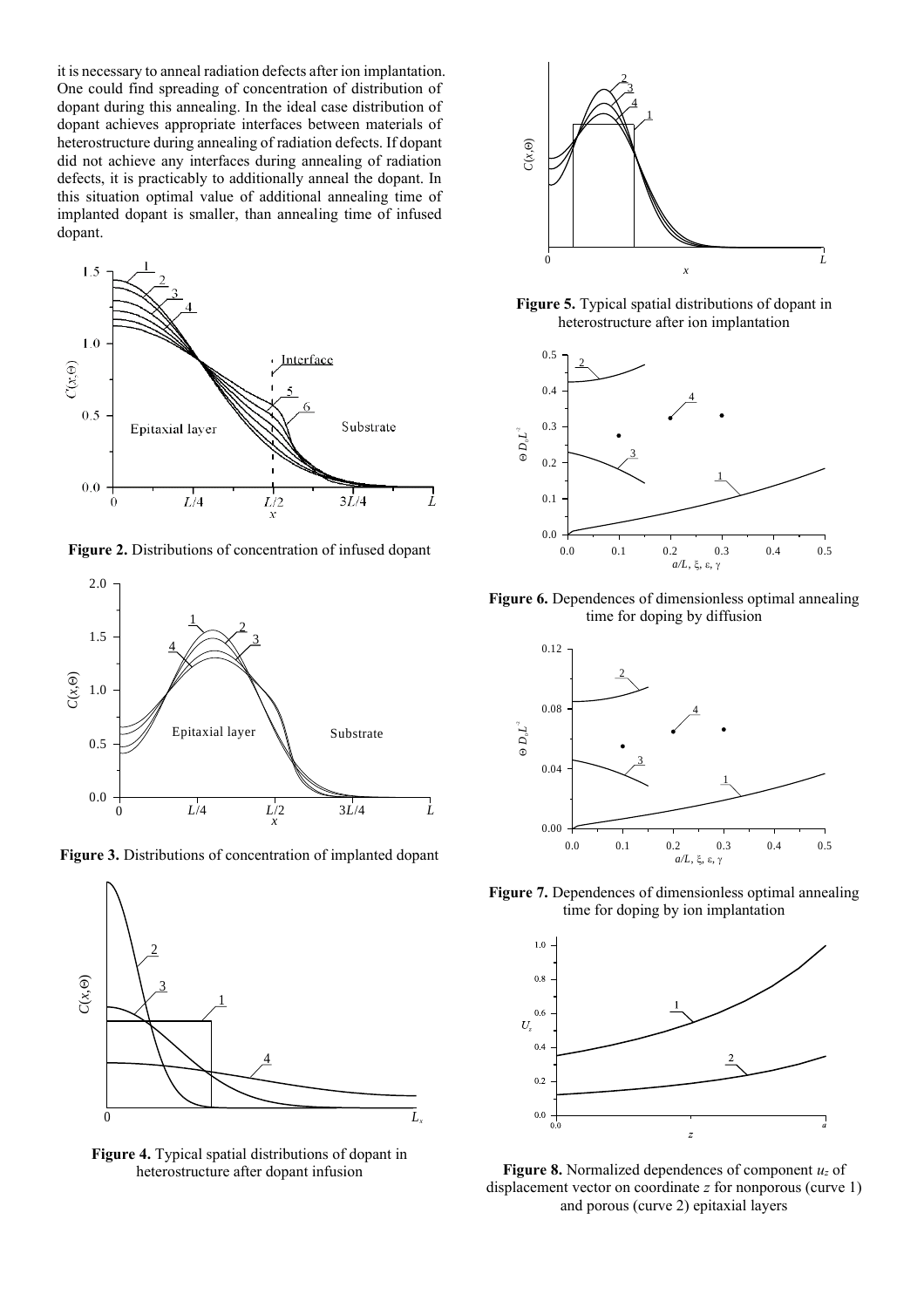

**Figure 9.** Normalized dependences of vacancy concentrations on coordinate *z* in unstressed (curve 1) and stressed (curve 2) epitaxial layers

Farther we analyzed influence of relaxation of mechanical stress on distribution of dopant in doped areas of heterostructure. Under following condition  $\varepsilon_0$  < 0 one can find compression of distribution of concentration of dopant near interface between materials of heterostructure. Contrary (at  $\epsilon_0$ >0) one can find spreading of distribution of concentration of dopant in this area. This changing of distribution of concentration of dopant could be at least partially compensated by using laser annealing [37]. This type of annealing gives us possibility to accelerate diffusion of dopant and other processes in annealed area due to inhomogenous distribution of temperature and Arrhenius law. Accounting relaxation of mismatch-induced stress in heterostructure could leads to changing of optimal values of annealing time. At the same time modification of porosity gives us possibility to decrease value of mechanical stress. On the one hand mismatch-induced stress could be used to increase density of elements of integrated circuits. On the other hand, it could leads to generation dislocations of the discrepancy. Figures 8 and 9 show distributions of concentration of vacancies in porous materials and component of displacement vector, which is perpendicular to interface between layers of heterostructure.

## **4. CONCLUSION**

In this paper we model redistribution of infused and implanted dopants with account relaxation mismatch-induced stress during manufacturing field-effect heterotransistors framework a two-level current-mode logic gates in a multiplexer. We obtain, that using difference between materials of heterostructure and optimization of annealing of dopant and/or radiation defects gives a possibility to decrease dimensions of transistors and to increase their density. We obtain, that using ion implantation gives a possibility to decrease mismatch-induced stress. At the same time, it is necessary to choose materials with higher charge carrier motility and minimal mismatch-induced stress. Minimization of mismatch-induced stress gives a possibility to use diffusion type of doping without radiation damage of materials of heterostructure. Increasing of charge carrier motility gives a possibility to accelerate of transport of charge carriers. We also introduce an analytical approach to model diffusion and ion types of doping with account concurrent changing of parameters in space and time. At the same time the approach gives us possibility to take into account nonlinearity of considered processes.

## **REFERENCES**

- [1] Lachin, V.I., Savelov, N.S. (2001). Electronics. Phoenix. Rostov-on-Don.
- [2] Polishscuk, A. (2004). Anadigm Programmable analog integrated circuits: The entire spectrum of analog electronics on a single chip. First meeting. Modern Electronics, 12: 8-11.
- [3] Volovich, G. (2006). Modern chips UM3Ch class D manufactured by firm MPS. Modern Electronics, 2: 10- 17.
- [4] Kerentsev, A., Lanin, V. (2008). Constructivetechnological features of MOSFET-transistors. Power Electronics, 1: 34-38.
- [5] Ageev, A.O., Belyaev, A.E., Boltovets, N.S., Ivanov, V.N., Konakova, R.V., Kudrik, Ya.Ya., Litvin, P.M., Milenin, V.V., Sachenko, A.V. (2009). Au-TiBx-n-6H-SiC Schottky barrier diodes: the features of current flow in rectifying and nonrectifying contacts. Semiconductors, 43(7): 865-871. https://doi.org/10.1134/S1063782609070070
- [6] Tsai, J.H., Chiu, S.Y., Lour, W.S. Guo, D.F. (2009). High-performance InGaP/GaAs PNP δ-doped heterojunction bipolar transistor. Semiconductors, 43(7): 939-942. https://doi.org/10.1134/S1063782609070227
- [7] Alexandrov, O.V., Zakhar'in, A.O., Sobolev, N.A., Shek, E.I., Makoviychuk, M.M., Parshin, E.O. (1998). Formation of donor centers upon annealing of dysprosium-and holmium-implanted silicon. Semiconductors, 32(9): 921-923. https://doi.org/10.1134/1.1187515
- [8] Ermolovich, I.B., Milenin, V.V., Red'ko, R.A., Red'ko, S.M. (2009). Specific features of recombination processes in CdTe films produced in different temperature conditions of growth and subsequent annealing. Semiconductors, 43(8): 980-984. https://doi.org/10.1134/S10 6378260908003X
- [9] Sinsermsuksakul, P., Hartman, K., Kim, S.B., Heo, J., Sun, L., Park, H.H., Chakraborty, R., Buonassisi, T., Gordon, R.G. (2013). Enhancing the efficiency of SnS solar cells via band-offset engineering with a zinc oxysulfide buffer layer. Applied Physics Letters, 102(5): 053901-053905. https://doi.org/10.1063/1.4789855
- [10] Reynolds, J.G., Reynolds, C.L., Mohanta, Jr.A., Muth, J.F., Rowe, J.E., Everitt, H.O., Aspnes, D.E. (2013). Shallow acceptor complexes in *p*-type ZnO. Applied Physics Letters, 102(15): 152114-152118. https://doi.org/10.1063/1.4802753
- [11] Volokobinskaya, N.I., Komarov, I.N., Matyukhina, T.V., Reshetnikov, V.I., Rush, A.A., Falina, I.V., Yastrebov, A.S. (2001). A study of technological processes in the production of high-power high-voltage bipolar transistors incorporating an array of inclusions in the collector region. Semiconductors, 35(8): 974-978. https://doi.org/10.1134/1.1393038
- [12] Pankratov, E.L., Bulaeva, E.A. (2013). Doping of materials during manufacture *p*-*n*-junctions and bipolar transistors. Analytical approaches to model technological approaches and ways of optimization of distributions of dopants. Reviews in Theoretical Science, 1(1): 58-82. https://doi.org/10.1166/rits.2013.1004
- [13] Kukushkin, S.A., Osipov, A.V., Romanychev, A.I. (2016). Epitaxial growth of zinc oxide by the method of atomic layer deposition on SiC/Si substrates. Physics of